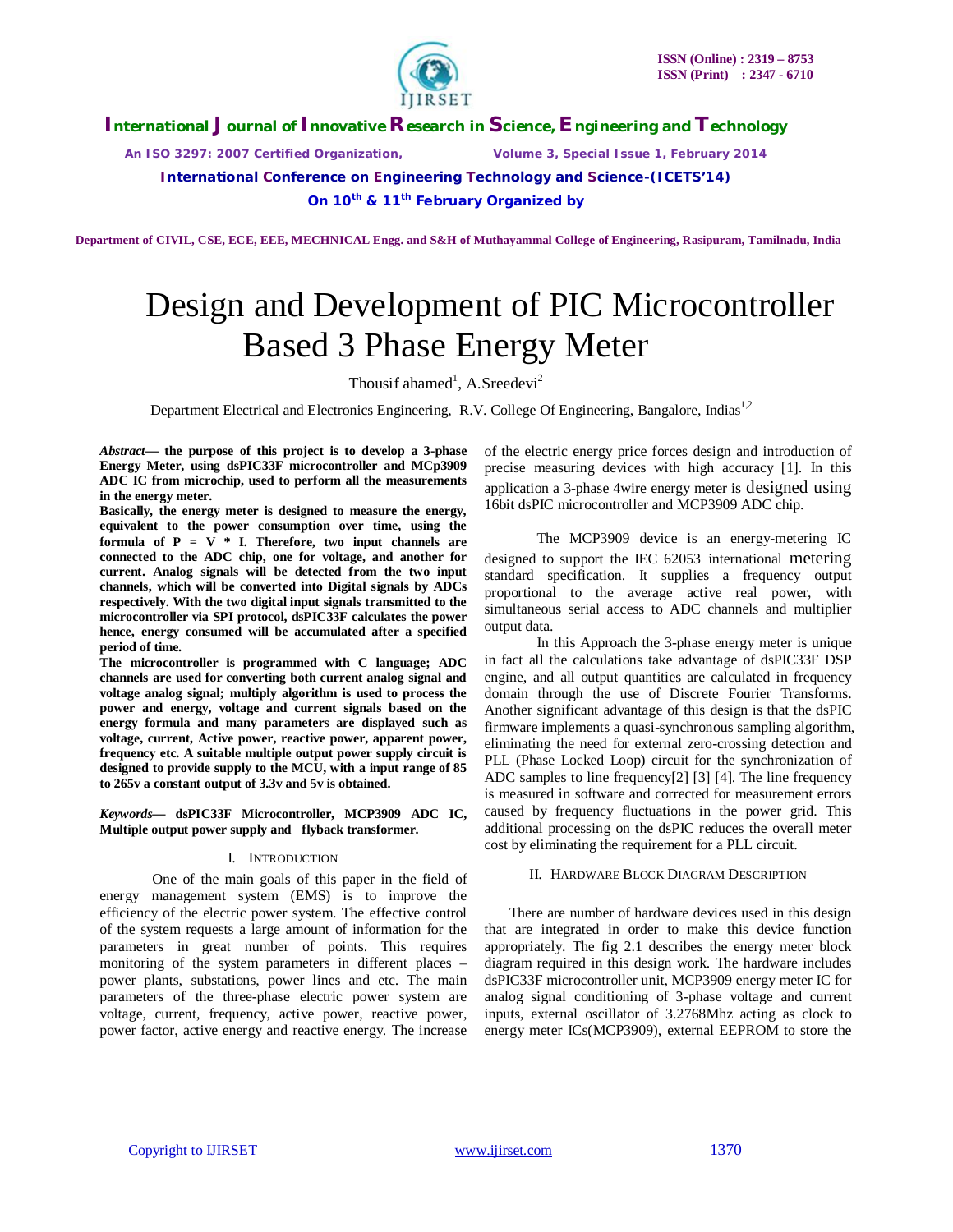

*An ISO 3297: 2007 Certified Organization, Volume 3, Special Issue 1, February 2014*

**International Conference on Engineering Technology and Science-(ICETS'14)**

**On 10th & 11th February Organized by**

 **Department of CIVIL, CSE, ECE, EEE, MECHNICAL Engg. and S&H of Muthayammal College of Engineering, Rasipuram, Tamilnadu, India**

data temporally during power failure, ICD2 interface is used for MCU programming and power supply circuits. Threephase voltage and current signals are connected to the meter through transformers and to the MCP3909 A/D converter through a voltage divider circuit. The sampling of the signal as well as analog-to-digital conversion is performed using the device MCP3909 which sends the digital converted results to the dsPIC device through SPI interface.

#### *A. Analog Inputs to MCP3909 Ic*

The back end of the meter is made up of three pairs of voltage and current input networks. Each of the three line voltages is attenuated by a resistor divider and filtered through identical anti-aliasing filters as shown in fig.2.The current channels signals are converted from current to a voltage through current transformers and burden resistors as shown in fig 3. The signals are then filtered by the anti-aliasing filter on each of the three phases, and the result is applied to the current inputs of the MCP3909.



Fig.1: Block diagram



Fig.2: voltage divider network



Fig.3: Current transformer wiring diagram

#### *B. Analog to Digital Conversion*

All This meter design uses Microchip's MCP3909 energy meter ICs. Small-signal current inputs can be amplified by the programmable gain amplifier inside the MCP3909 device. The programmable range for the MCP3909's PGA is 16:1 V/V. The MCP3909 PGA gain can be configured by G0 and G1 (Pin 15 and 16 of the dsPIC33F). The MCP3909 device's clock is provided by a 3.3768 MHz active crystal. The MCP3909 device's output data rate is 12.8 ksps. The clock lines and MCLR lines of all 3 MCP3909 devices are connected together, which ensures that the 3 phases are strictly synchronous as shown in fig 4.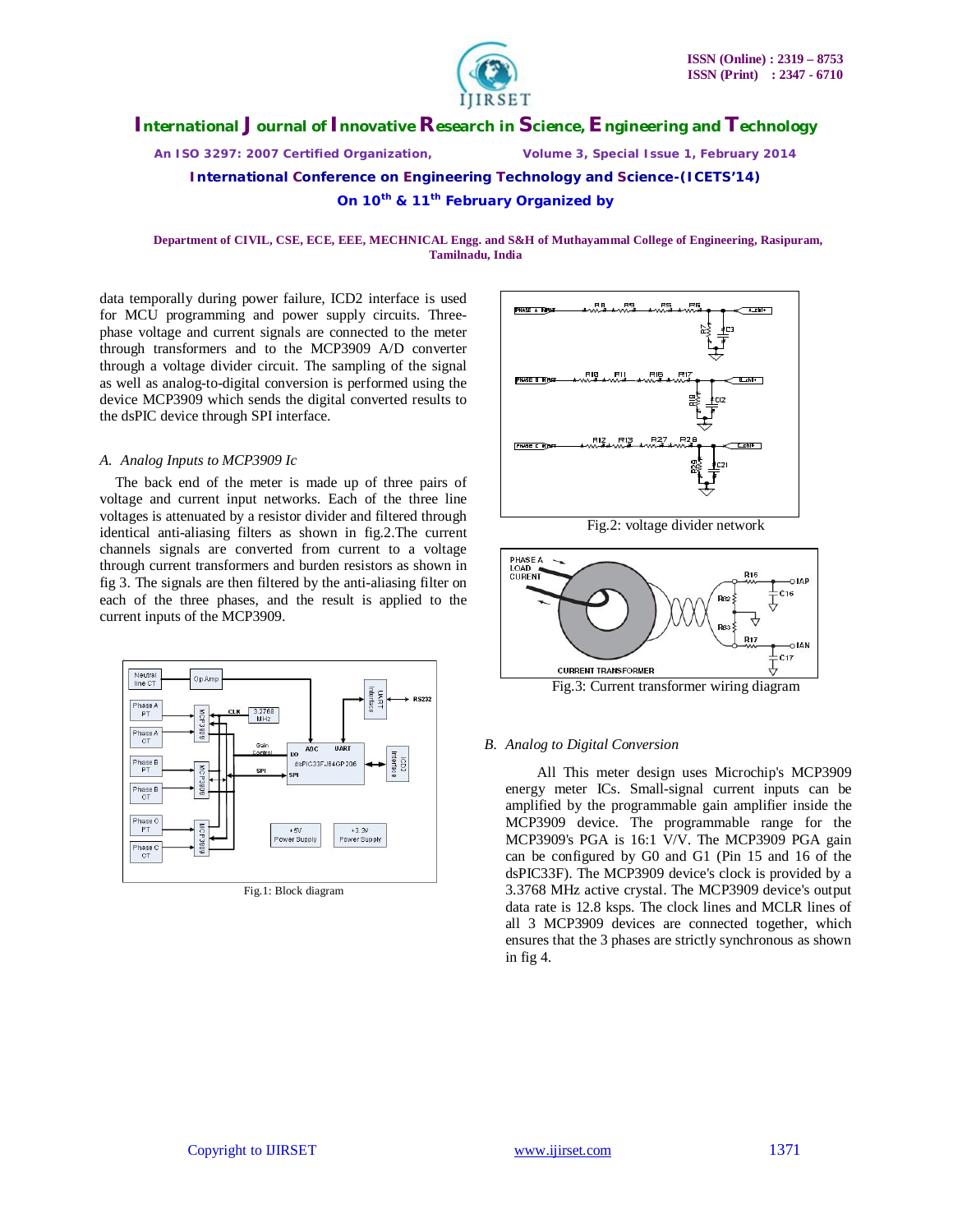

*An ISO 3297: 2007 Certified Organization, Volume 3, Special Issue 1, February 2014*

**International Conference on Engineering Technology and Science-(ICETS'14)**

**On 10th & 11th February Organized by**

#### **Department of CIVIL, CSE, ECE, EEE, MECHNICAL Engg. and S&H of Muthayammal College of Engineering, Rasipuram, Tamilnadu, India**



Fig.4: sampling of analog signal

## III. POWER SUPPLY CIRCUIT DESIGN

 A suitable power supply circuit is required that generates a fixed or controllable magnitude dc voltage from the available form of input voltage. In this design we require a multiple output power supplies with 5v and 3.3v. A multiple output power supply includes a flyback transformer, feedback technique using TL431 and TOP221 switch regulator. Fig.5 shows the circuit for multiple output power supply[11].



Fig.5: Multiple output power supply circuit

Fig.5 shows a typical flyback power supply using the TOP221 Switch[14][15]. This Switch combines an integrated high voltage MOSFET switch with a complete switching power supply controller and protection circuitry in a single 3 pin TO221 package. The TOPSwitch power supply operates from

85 to 265 VAC and delivers 7 Watts at 5 Volt output. AC power is rectified and filtered by bridge rectifier (BR1) and capacitor C4 (CIN) to create the high voltage DC bus applied to the primary winding of transformer (T1). The other side of the transformer primary is driven by TOPSwitch. D3, C5 and R3 form a snubber circuit to clamp voltage spikes caused by transformer leakage inductance. Diode (D2), capacitor (C12,C14) and inductor L2, rectify and filter the power secondary. TOPSwitch bias voltage is provided by D9 and C20 which rectify and filter the bias winding. EMI filter components L5 and C1 reduce conducted emission currents. Bypass capacitor C5 filters internal TOPSwitch gate charge current spikes and also compensates the control loop. TOPSwitch turns on to effectively apply the DC input voltage across the transformer winding with the "dot" side at lower potential than the "no-dot side". Primary current IPRI increases linearly with a rate of change (di/dt) that varies directly with DC input voltage and inversely with primary inductance. Ripple current IR is defined as the incremental linear current rise (di) over the entire TOPSwitch on time (Ton). Peak primary current IP is the final value occurring as TOPSwitch turns off. Energy, proportional to the square of peak current IP, is stored by magnetic field in the transformer core as if the primary winding were a simple inductor. The secondary winding carries a reflected voltage proportional to primary voltage by turns ratio with the same "dot" polarity. While TOPSwitch is on, output diode D2, D5 and bias diode D9 are reverse biased which prevents secondary current flow. When TOPSwitch turns off, the decreasing magnetic field induces an abrupt voltage reversal on all transformer windings such that the "dot" side is now higher potential than the "nodot" side. Diode D2, D5 and D9 become forward biased and secondary current rises quickly to a peak value (proportional by the inverse turns ratio to primary peak current IP). Primary current immediately drops to zero. TOP Switch drain voltage quickly rises to a voltage equal to the sum of the DC input voltage and reflected output voltage. Secondary winding current now linearly decreases at a rate that varies directly with output voltage and inversely with secondary inductance.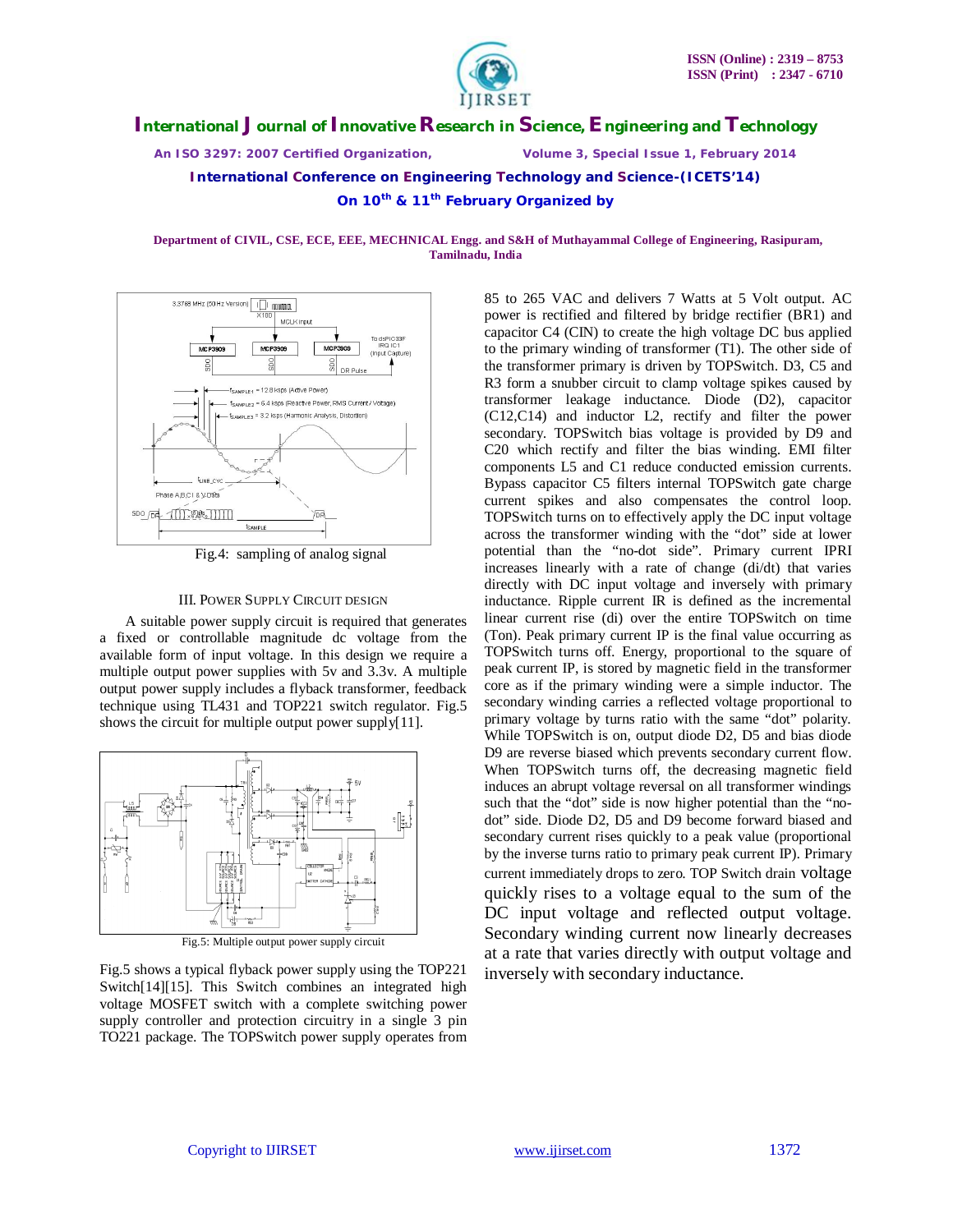

*An ISO 3297: 2007 Certified Organization, Volume 3, Special Issue 1, February 2014*

**International Conference on Engineering Technology and Science-(ICETS'14)**

**On 10th & 11th February Organized by**

#### **Department of CIVIL, CSE, ECE, EEE, MECHNICAL Engg. and S&H of Muthayammal College of Engineering, Rasipuram, Tamilnadu, India**

#### IV. SOFTWARE IMPLEMENTATION

The software is to have an overall control of the hardware at all time and to determine the current, voltage, power and energy based on the principles of power and energy calculations. Hardware controlling consists of input devices, external reference voltage device, and power circuit and display board with external peripherals. In addition, based on the selected algorithm, the software must be able to continue track the input current and voltage signals, convert these analog signals to digital signals, multiply both signals to a power signal and with a consumed time to get energy. And send those data to display. After overall planning, instructs the microcontroller to execute for initializing peripherals in first priority to work on, the principle of power and energy calculations, value collection and data sending to display board base on the microcontroller. To achieve those functions, the pins configuration and ADC conversion should be considered, interrupt should be introduced in the programming.

#### *Initialize and Configure MCP3909Ic to operating mode*

The task of this module is to enable the MCP3909 device to enter the "Channel Output" mode. In this mode, the current and voltage data channels measured by the ADC are sent through the MCP3909 device's SPI port. To enable the MCP3909 device to enter the Channel Output mode, certain instructions must be sent to the device via the SPI interface within a specified time (32CLK) after resetting the MCP3909 device with a flow chart shown in Fig.6

• Enable all MCP3909 devices: enable ADCS1, ADCS2 and ADCS3, and configure MCU's SPI to 16-bit mode

• Reset the MCP3909 device through the RESET pin. The pin must be pulled low for no less than 1 clock cycle of the MCP3909 device

• After the RESET pin is pulled high, wait for 4 clock cycles for the MCP3909 device pin functions to reset

• Send Instruction 0xac to the MCP3909 device through the SPI Interface

• Configure the SPI interface to 16-bit mode and strobe the MCP3909 device for Phase A

#### A. *ADC Sampling Scheme for Calculation*

The ADC conversion rate of the MCP3909 device is determined by the frequency of master clock, MCLK, and the conversion rate will be MCLK/256. After each conversion is complete, a Data Ready signal (4-CLK length) is generated by the SDO pin of the MCP3909 device.



Fig.6: Initializing the MCP3909 Device Flow Chart

The signal is fed into IC1 (Input Capture 1 on the dsPIC33F), allowing the Interrupt Service Routine (ISR) of IC1 to invoke data-read function of the MCP3909 device. When the MCP3909 device outputs data, it first sends the ADC result of the voltage channel, then that of the current channel, with the MSB first.

## B. *Processing IC1 Interrupt*

Input capture IC1 is used to detect if the A/D conversion is complete. After each conversion, a positive pulse width of 4 clock cycles is outputted by the SDO pin of the MCP3909 device. IC1 is used to detect the falling edge of the pulse and generate an interrupt for every 2 falling edges, i.e., 1 data is read for every 2 conversions, thus realizing 6.4 ksps sampling rate. In addition to reading the data of the MCP3909 device, the IC1 interrupt service routine (ISR) also controls the energy pulse output generation.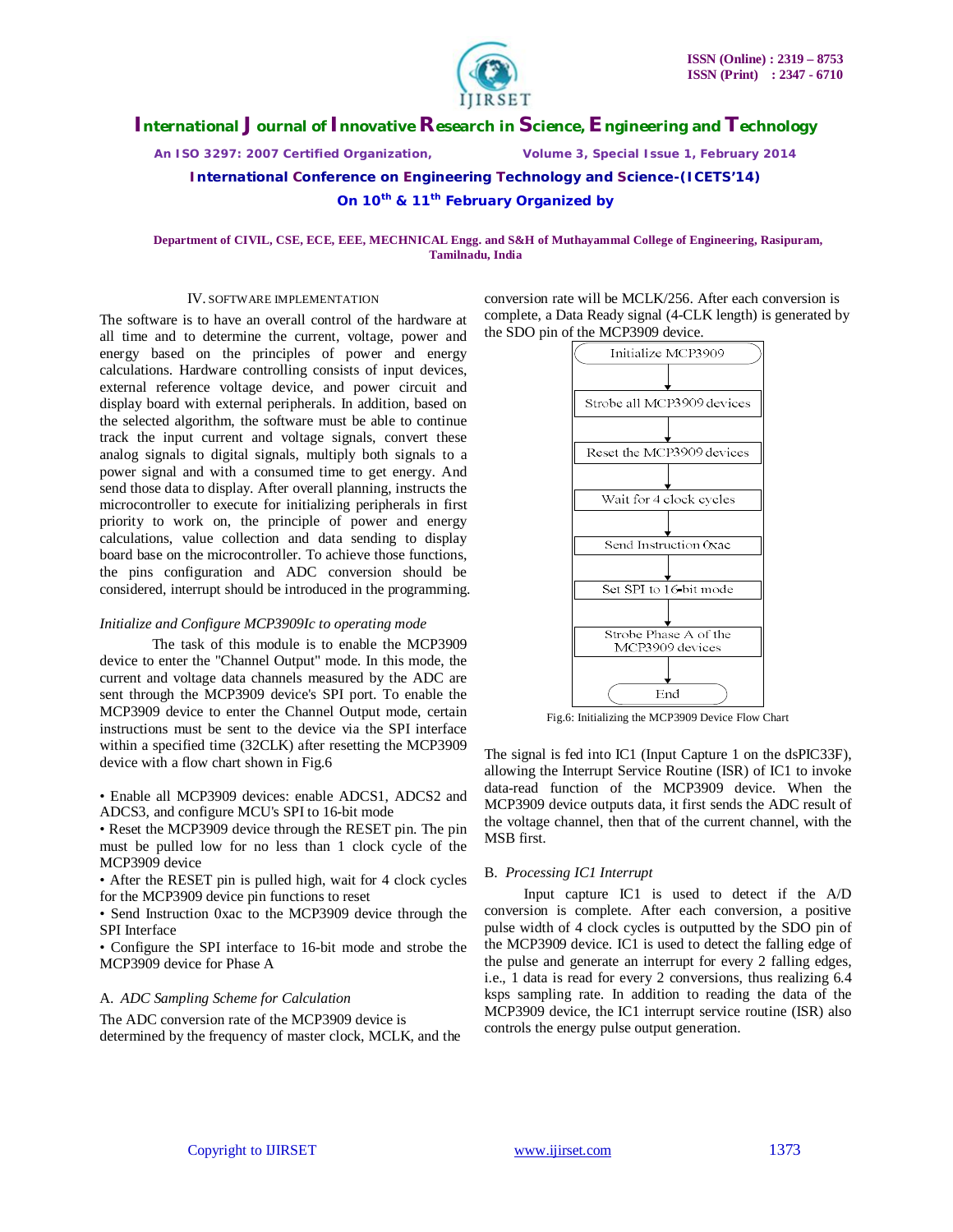

*An ISO 3297: 2007 Certified Organization, Volume 3, Special Issue 1, February 2014*

**International Conference on Engineering Technology and Science-(ICETS'14)**

**On 10th & 11th February Organized by**

 **Department of CIVIL, CSE, ECE, EEE, MECHNICAL Engg. and S&H of Muthayammal College of Engineering, Rasipuram, Tamilnadu, India**

The energy pulse processing program only begins when the level is close to outputting pulse level. To simplify the process and shorten the ISR execution time, a counter is used in place of the energy accumulation function for each pulse and to determine if a pulse will be outputted. When the count is greater than the threshold of pulse output, an energy pulse will be outputted, and the appropriate amount of energy will be subtracted from the energy accumulating register. Output toggling will then be processed. Once the width of the output pulse exceeds 80 ms, the pulse output will be turned off.



#### C. *Reading A/D data of the MCP3909 device*

All three MCP3909 devices use the same clock source and reset signal, so all 6 A/D channels of the 3 MCP3909 devices are synchronous. Only a single Data Ready (SDO) signal of any of the MCP3909 device is required to read A/D data of the 3 phases in turn. This module is invoked by IC1 interrupt triggered by the "data ready" signal on the SDO of the

MCP3909 device. IC1 is set to generate an interrupt for every two falling edges. Therefore, only one of the two sampling data of the MCP3909 device is read. The flow of reading the MCP3909 device's data is as follows:

• Retrieve all values of 3-phases, both current channel and voltage channel data. Bits 0-15 of each phase data are voltage channel data, bits 16-31 are current channel data

• Accumulate the active power of each phase. On every other interrupt, the current and voltage values are stored into RAM in the cyclic sampling array

• Update the pointer of sampling array and length of sampling data. If the length of sampling data is 3-line cycles long, set the sampling complete flag, and then the calculation function Calculate () will be called by the main flow to start computing all corresponding parameters.



Fig.8: Flow chart to Read A/D data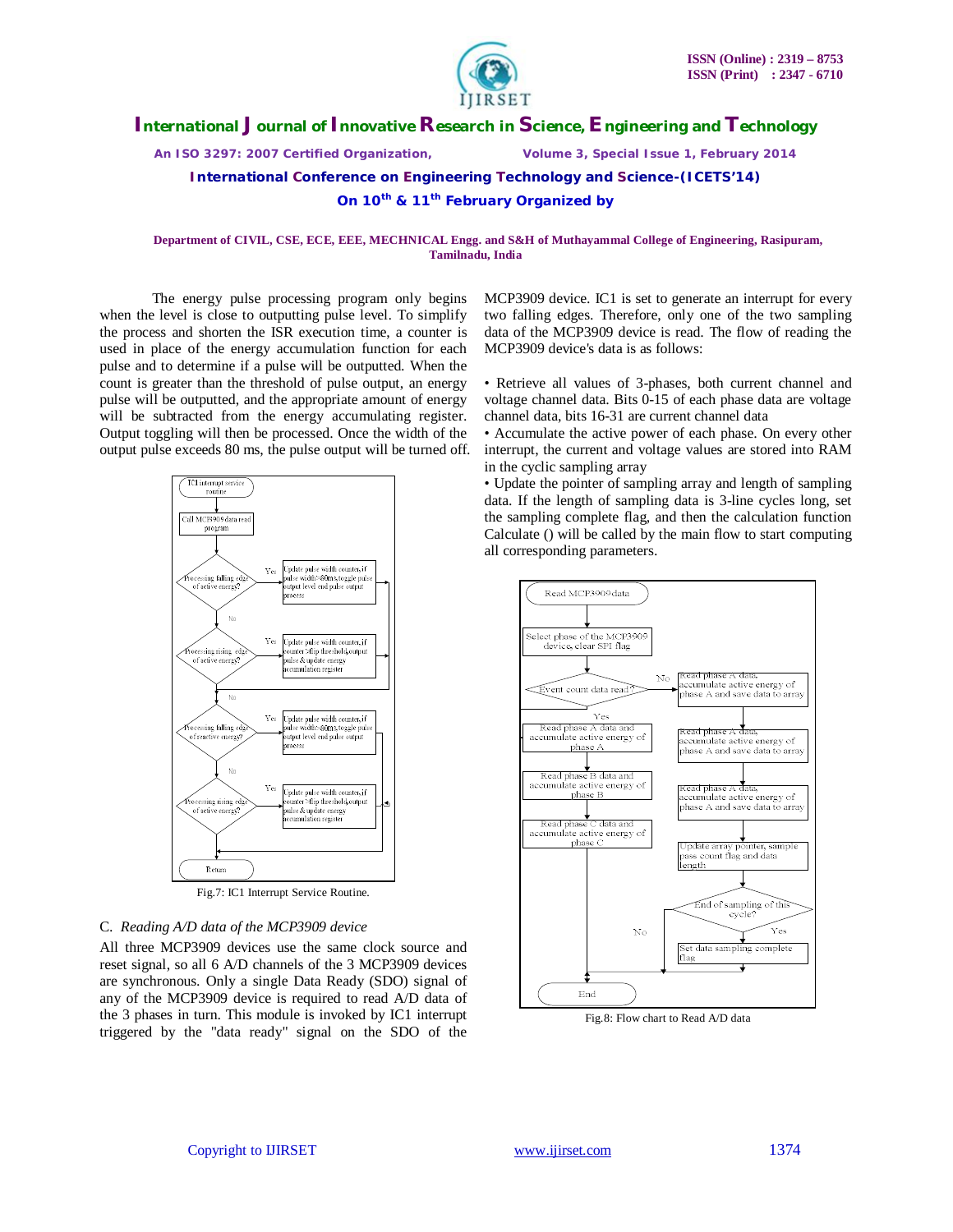

*An ISO 3297: 2007 Certified Organization, Volume 3, Special Issue 1, February 2014*

**International Conference on Engineering Technology and Science-(ICETS'14)**

**On 10th & 11th February Organized by**

#### **Department of CIVIL, CSE, ECE, EEE, MECHNICAL Engg. and S&H of Muthayammal College of Engineering, Rasipuram, Tamilnadu, India**

## V. EXPERIMENTAL SETUP

This section is used to represent the effectiveness of the designed system. It describes the experiments done to evaluate and quantize the performance of the system.

When dealing with a system such as this where the outcome specifies target accuracy, many of the experiments might seem irrational and irrelevant. A system such as this, containing many subsystems, might introduce (or eliminate) some of the error percentage from the original test variable (being the energy measurement). It is imperative then, to test (at least to some extent) all the subsystems handling the test variable for accuracy.

This section is used to represent the effectiveness of the designed system. It describes the experiments done to evaluate and quantize the performance of the system.

When dealing with a system such as this where the outcome specifies target accuracy, many of the experiments might seem irrational and irrelevant. A system such as this, containing many subsystems, might introduce (or eliminate) some of the error percentage from the original test variable (being the energy measurement). It is imperative then, to test (at least to some extent) all the subsystems handling the test variable for accuracy.

The energy metering system is connected to the 220V 3phase power line. Between the energy metering system and the load, three current transformers are connected in series to each phase, a multimeters are connected between load and dimmer stat to vary voltage, and a ammeter is connected to any one phase to note current during load variation, so that it should not exceed the rated current of the load (induction motor) as shown in the test setup layout in Fig.9. The voltage, current readings and instantaneous power from watt meters are noted and compared with the readings recorded from energy meter. This was repeated with different loads, as shown in the below table 5.1(a &b).

Table.5.1a: Watt Meter Readings

| <b>Reading of Watt Meters (W)</b> |         |         |        |          |          |      |
|-----------------------------------|---------|---------|--------|----------|----------|------|
| Sl.                               | Voltage | Current | Active | Reactive | Apparent | PF   |
| NO                                |         |         | Power  | Power    | Power    |      |
| 1.                                | 400     | 3.8     | 225    | 2489     | 2500     | 0.09 |
| 2.                                | 400     | 5.2     | 2475   | 2297     | 3376     | 0.73 |
| 3.                                | 400     | 5.9     | 3075   | 2254     | 3812     | 0.81 |

| <b>Readings of Energy Meter (EM)</b> |         |         |                 |                   |                   |      |
|--------------------------------------|---------|---------|-----------------|-------------------|-------------------|------|
| Sl.<br>NO.                           | Voltage | Current | Active<br>Power | Reactive<br>Power | Apparent<br>Power | PF   |
| 1.                                   | 396     | 3.74    | 235             | 2554              | 2565              | 0.09 |
| 2.                                   | 393     | 5.22    | 2493            | 2418              | 3475              | 0.72 |
| 3.                                   | 393     | 6.23    | 3351            | 2479              | 4168              | 0.8  |

#### Table.5.1b: Energy Meter Readings



Fig. 9: Layout of Experimental Setup

#### VI.RESULTS

The electrical quantities indicated by the watt meters are shown in Table 6.1a and the values indicated by the energy meter are shown in table 6.1b with the variation of load respectively. By taking watt meters reading as reference the percentage variations calculated for the quantities indicated by the energy meter at various loading conditions are shown in table 6.1c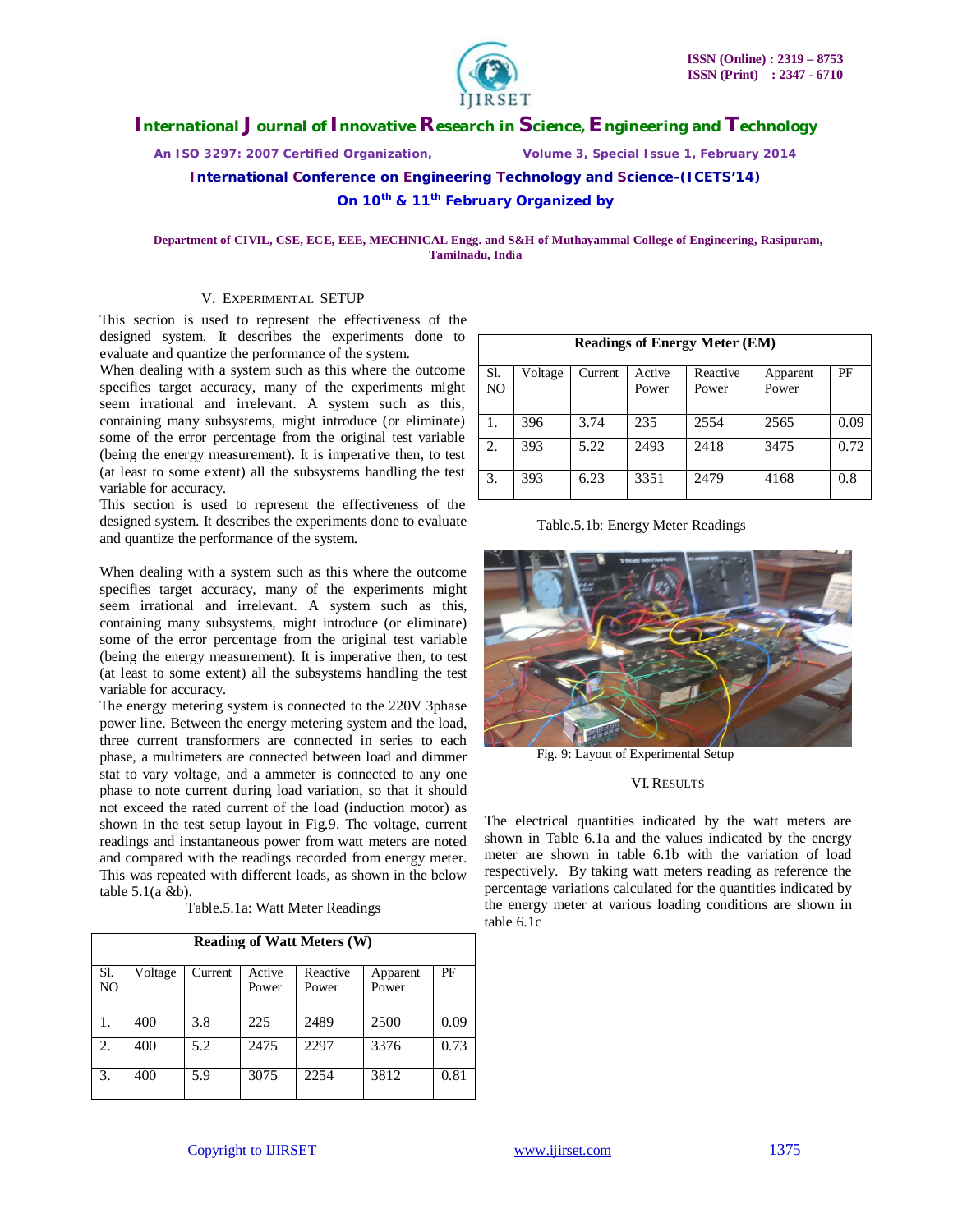

*An ISO 3297: 2007 Certified Organization, Volume 3, Special Issue 1, February 2014*

**International Conference on Engineering Technology and Science-(ICETS'14)**

**On 10th & 11th February Organized by**

 **Department of CIVIL, CSE, ECE, EEE, MECHNICAL Engg. and S&H of Muthayammal College of Engineering, Rasipuram, Tamilnadu, India**

| <b>Reading of Watt Meters (W)</b> |         |         |         |          |          |      |
|-----------------------------------|---------|---------|---------|----------|----------|------|
| Sl.                               | Voltage | Current | Active  | Reactive | Apparent | PF   |
| NO                                |         |         | Power   | Power    | Power    |      |
| 1.                                | 396     | 3.74    | $-4.2%$ | $-2.5%$  | $-2.5%$  | 0%   |
| 2.                                | 393     | 5.22    | $-0.7%$ | $-5%$    | $-2.8%$  | 1.8% |
| 3.                                | 393     | 6.23    | $-8.2%$ | $-9%$    | $-8.5%$  | 1.2% |

Table.5.1c: Percentage variation of Energy Meter

With the obtained values from table 5.1a and table 5.1b various graphs has been plotted, Fig.10 shows a graph of power factor verses current, where the current readings obtained from energy meter are taken as reference. The power factor obtained from the watt meters and energy meter are plotted.

Fig.11 and Fig.12 shows a graph of Power (Active, Reactive and Apparent) verses current, the current readings obtained from energy meter is taken as a reference. At different loading conditions the variation of the power i.e. active power, reactive power and apparent power of both watt meters and energy meter are shown along the y-axis respectively.



Fig. 10: graph of current verses Power factor



Fig. 11: graph of current verses power of watt meters



Fig.12: graph of current verses power of energy meter

Fig. 13 shows a graph of active power indicated by both watt meters and the energy meter verses current for the different loads. The percentage variation occurred between the two meters are shown in the table5.1c.

Similarly in Fig.14 and Fig.15 graphs of reactive power and the apparent power indicated by the both Watt meters and energy meter verses current are shown for the different loading conditions and the percentage variation in the readings obtained by the watt meter and the energy meter are shown in the table5.1c respectively.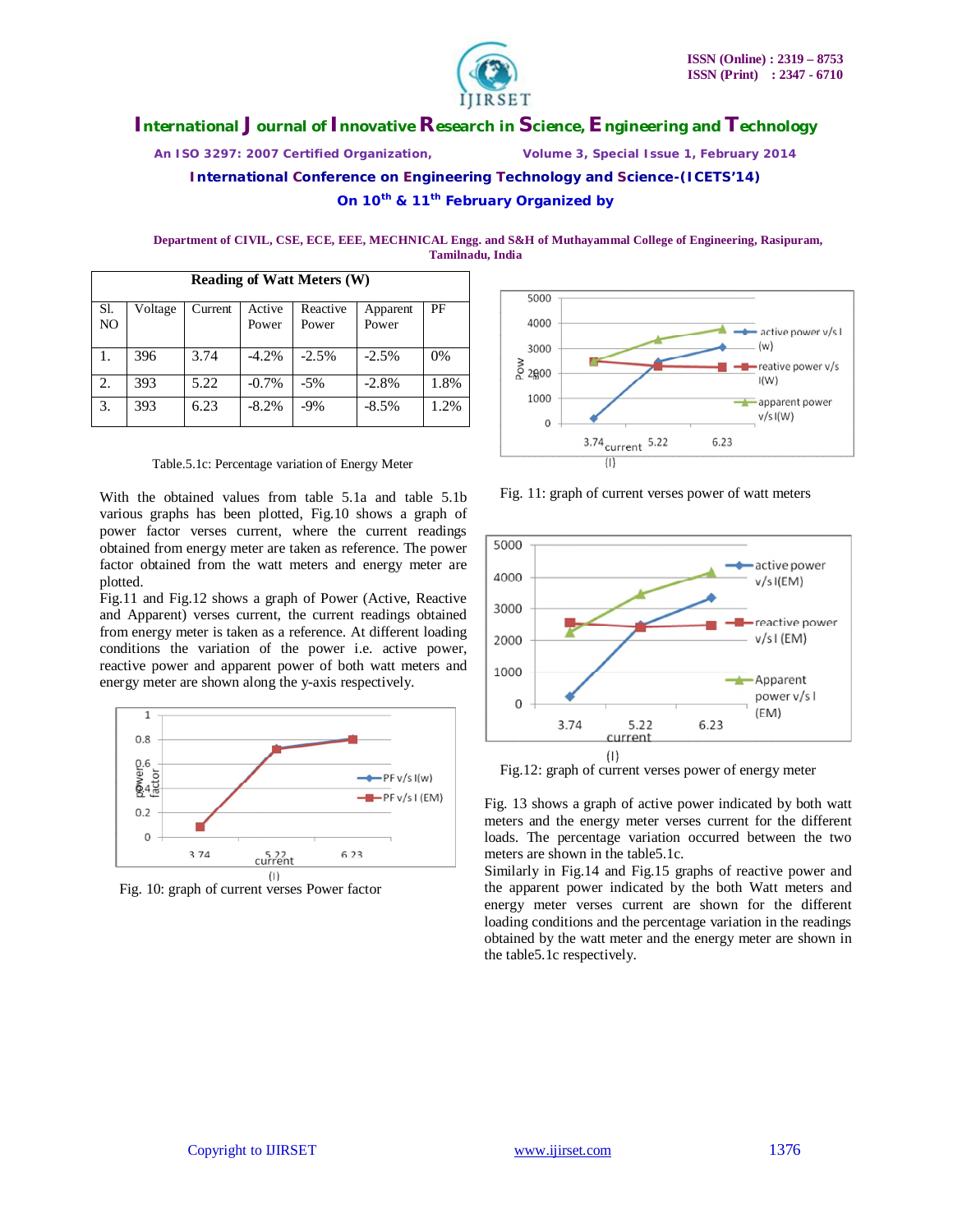

*An ISO 3297: 2007 Certified Organization, Volume 3, Special Issue 1, February 2014*

**International Conference on Engineering Technology and Science-(ICETS'14)**

**On 10th & 11th February Organized by**

 **Department of CIVIL, CSE, ECE, EEE, MECHNICAL Engg. and S&H of Muthayammal College of Engineering, Rasipuram, Tamilnadu, India**



Fig.13: Graph of active power of watt meter and energy meter V/S Current



Fig.14: Graph of reactive power of watt meter and energy meter V/S Current



Fig.15: Graph of apparent power of watt meter and energy meter V/S Current

The test results of the converter operating for various input voltages from 85v to 265v are as shown in table 6.1 and during the test the captured waveforms at the output terminal of 3.3v and 5v are shown in Fig.16 and Fig.17 respectively

which remained constant for all the values of voltage in table 6.1.

A test setup performed is shown in Fig.18 in which a designed power supply board is connected to a digital oscilloscope and power supply is given from the main through a single phase autotransformer in order to vary mains voltage from 85v to 265v. With the different values of voltage from the mains the output from the 5v and 3.3v terminal of the power supply board are recorded and tabulated in table 6.1. The component placements of the power supply board are shown in fig.19

| Input voltage | V01(5v) | V02(3.3v) |
|---------------|---------|-----------|
| 85Vac         | 4.95    | 3.2       |
| $115$ Vac     | 4.9     | 3.2       |
| 175 Vac       | 4.9     | 3.3       |
| $205$ Vac     | 4.9     | 3.3       |
| $235$ Vac     | 4.9     | 3.3       |
| $265$ Vac     | 4.9     | 3.3       |

Table 6.1: Test results



Fig.16: 5v Output Voltage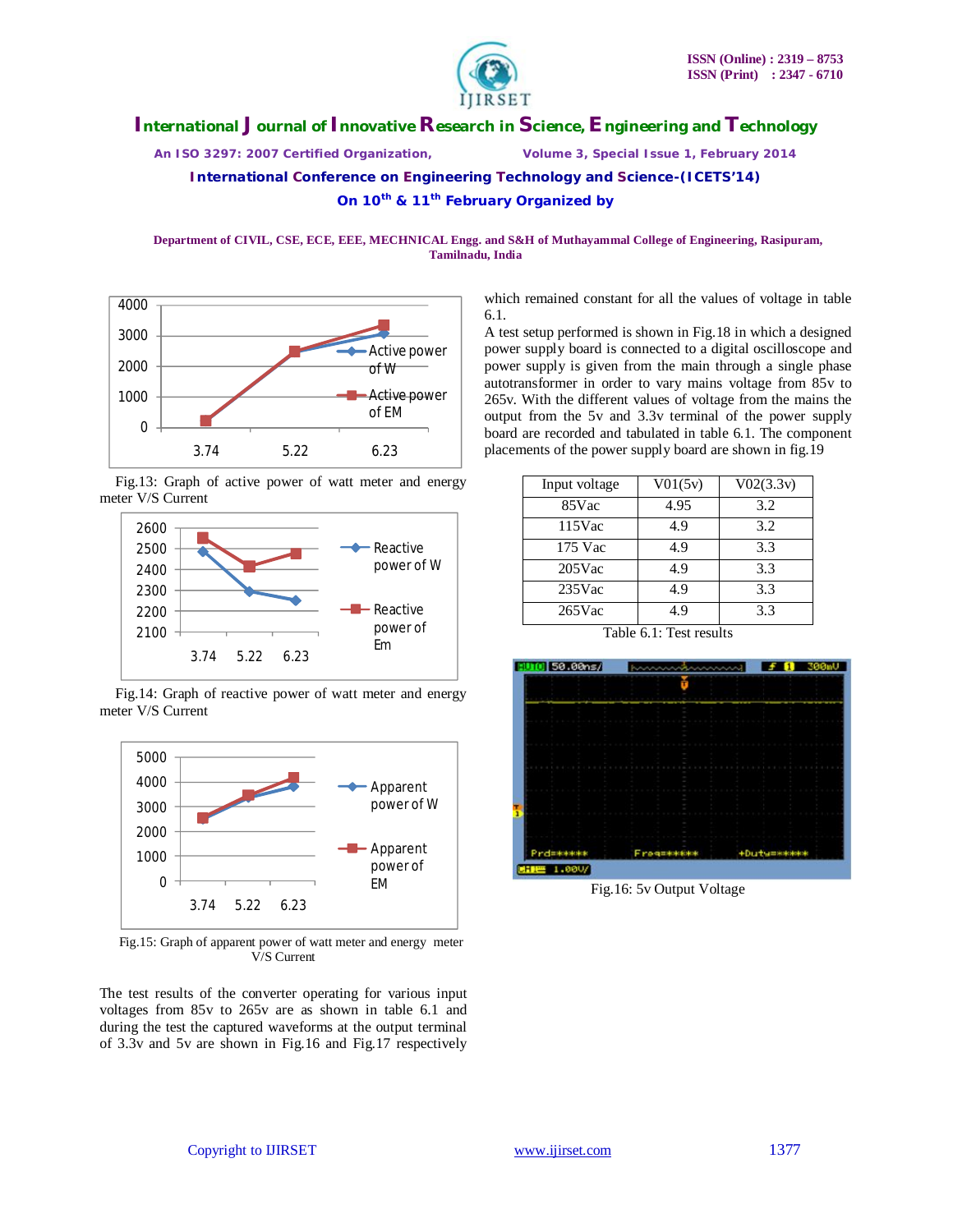

*An ISO 3297: 2007 Certified Organization, Volume 3, Special Issue 1, February 2014*

**International Conference on Engineering Technology and Science-(ICETS'14)**

## **On 10th & 11th February Organized by**

 **Department of CIVIL, CSE, ECE, EEE, MECHNICAL Engg. and S&H of Muthayammal College of Engineering, Rasipuram, Tamilnadu, India**



Fig.17: 3.3 Output Voltage



Fig.18 Test Setup



Fig.18: Component Placement of Power Supply Board

## VII. CONCLUSION

With the latest advancements in integrated circuit development, implementing an electronic energy meter with a PIC microcontroller is a straight forward exercise. The design and implementation of a fully functional energy meter with added functionalities of dsPIC33F microcontroller is presented. The energy meter is interfaced with the MCP3909 ADC chip which has simple voltage and current sampling techniques in order to measure active power, reactive power, apparent power and total energy which satisfies emerging requirements of energy providers.

The designed prototype of energy meter is more cost effective han the existing meters due to the added functionality of quasi-synchronous sampling algorithm in coding to eliminate external zero-crossing detection and Phase Locked Loop (PLL) circuit for the synchronization of ADC samples to line frequency. The dsPIC33F microcontroller provides a costeffective way to implement a metering solution with a low part count.

Compared to electromechanical electric meter, the power requirement of the designed energy meter is less. An experiment is conducted to verify the values, obtained from the designed prototype of energy meter, using the watt meters by taking induction motor as load. The percentage variation in the watt meter readings and the energy meter readings is discussed in results chapter. The energy meter designed is free from tampering hence, energy theft is prevented.

## VIII. SCOPE OF FUTURE WORK

Future work concerning this project lies in adding features and streamlining the prototype towards production. The most important feature that should be added is the "Maximum Demand Control" possibility. Demand controlling is a method of controlling the consumption not to overload the grid. Demand is calculated in different ways, different parameters depend on the region/ country. There are two types of demand measurement names Sliding window and fixed window, Forecast demand control and Step wise demand control. It minimizes utilization of demand thereby preventing paying of penalty for exceeding demand. The controller is precise, predictive and informative to get alarm and trip when the threshold limit is crossed. Demand controller helps the user to mange power optimally utilizing the feature of time of Tariff for energy and demand.